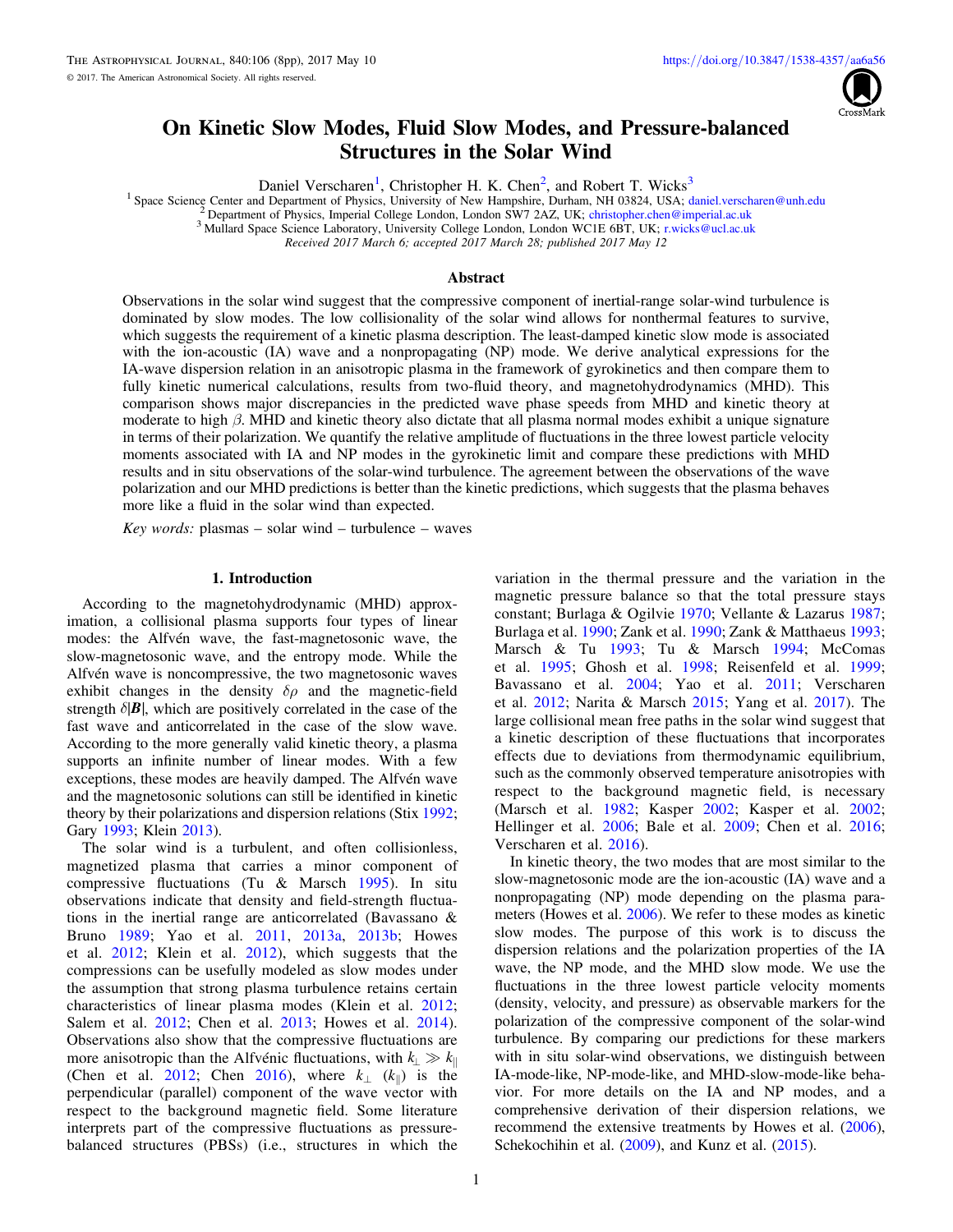# <span id="page-1-0"></span>2. Dispersion Relations and Damping Rates of Kinetic Slow Modes

Assuming large wavelengths ( $k_{\perp}$  $\rho_p \ll 1$ ), low frequencies  $(\omega_{\rm r} \ll \Omega_{\rm p})$ , and  $k_{\perp} \gg k_{\parallel}$  in an electron–proton plasma, where  $\rho_p$  is the proton gyroradius,  $\omega_r$  is the real part of the frequency  $\omega$ , and  $\Omega_p$  is the proton gyrofrequency, the gyrokinetic dispersion relation (see Appendix [A](#page-4-0) for a sketch of the derivation) contains two distinct types of slow modes (Howes et al. [2006;](#page-7-0) Schekochihin et al. [2009](#page-7-0)). In the limit of low<sup>4</sup>  $\beta_{\parallel p}$ and low  $\beta_{\perp p}$ , the slow-mode part of the dispersion relation describes IA waves. In the limit of high  $\beta_{\parallel p}$  and high  $\beta_{\perp p}$ , the slow-mode part of the dispersion relation describes NP modes, where  $\beta_{\parallel j} \equiv 8\pi n_{0j} k_B T_{\parallel j} / B_0^2$ ,  $\beta_{\perp j} \equiv \beta_{\parallel j} R_j$ ,  $n_{0j}$  is the background density of species  $j$ , and  $k<sub>B</sub>$  is the Boltzmann constant. We define the temperature anisotropy of species  $j$  as  $\Delta_j \equiv R_j - 1$ , where  $R_j \equiv T_{\perp j}/T_{\parallel j}$ , and  $T_{\perp j}$  ( $T_{\parallel j}$ ) is the perpendicular (parallel) temperature of species  $j$  with respect to the background magnetic field  $\mathbf{B}_0$ .

According to our derivation in Appendix [A](#page-4-0), IA waves fulfill the dispersion relation

$$
\omega_{\rm r} \simeq k_{\parallel} c_{\rm s},\tag{1}
$$

where (Stix [1992;](#page-7-0) Gary [1993;](#page-7-0) Narita & Marsch [2015](#page-7-0))

$$
c_{\rm s} \equiv \sqrt{\frac{3k_{\rm B}T_{\parallel p} + k_{\rm B}T_{\parallel e}}{m_{\rm p}}}
$$
(2)

is the IA speed, and  $m_i$  is the particle mass of species *j*. As pointed out by Gary ([1993](#page-7-0)), a comparison between Equation (2) with two-fluid theory, in which  $\omega_r = k_{\parallel} C_F$  and

$$
C_{\rm F} \equiv \sqrt{\frac{\kappa_{\rm p} k_{\rm B} T_{\parallel \rm p} + \kappa_{\rm e} k_{\rm B} T_{\parallel \rm e}}{m_{\rm p}}},\tag{3}
$$

implies that—to the degree to which an adiabatic behavior applies to the kinetic solution—the specific heat ratios in IA waves fulfill  $\kappa_p = 3$  and  $\kappa_e = 1$  for protons and electrons, respectively. From this point of view, protons behave like a one-dimensional adiabatic component due to their degree of freedom along  $B_0$ , while electrons behave like an isothermal component due to their large thermal speed compared to the wave phase speed. The imaginary part  $\gamma$  of the IA-wave frequency is given by

$$
\gamma \simeq -|k_{\parallel}c_{s}\sqrt{\pi} \frac{c_{s}^{3}}{w_{\parallel p}^{3}} \frac{e^{-c_{s}^{2}/w_{\parallel p}^{2}}}{1+3w_{\parallel p}^{2}/c_{s}^{2}},
$$
\n(4)

where  $w_{\parallel p} \equiv \sqrt{2k_B T_{\parallel p}/m_p}$  is the parallel thermal speed of the protons. The derivation of Equations (1) and (4) requires the assumption that  $T_{\parallel e} \gg T_{\parallel p}$  so that  $\gamma \ll \omega_r$ , although a comparison with numerical results in Figure 1 will show that Equation (1) is a good approximation for even  $T_{\parallel e} \approx T_{\parallel p}$ . Equation (4) reduces to the result given by Howes et al. ([2006](#page-7-0)) for an isotropic plasma with  $w_{\parallel p} \ll c_s$ . The approximated IA dispersion relation in Equations (1) and (4) does not depend on  $T_{\perp i}$  since the restoring force in the IA wave is solely due to the parallel pressure gradients of the protons and electrons (also see Basu [2008](#page-7-0)).



Figure 1. Comparison of the phase speeds of the IA wave from the fully kinetic hot-plasma dispersion relation (NHDS), with Equation (1) in an electron– proton plasma. We use the parameters  $T_{\parallel p} = T_{\parallel e}$ ,  $\theta = 88^\circ$ ,  $k_{\parallel} v_A / \Omega_p = 0.001$ , and  $R_p = R_e = 1$ . The green dashed line shows Equation (7) with  $\beta = \beta_{\parallel p}$  and  $\kappa = 5/3$ . The NP mode fulfills  $\omega_r = 0$  exactly.

According to our derivation in Appendix [A,](#page-4-0) NP modes fulfill the dispersion relation (also see Foote & Kulsrud [1979](#page-7-0); Howes et al. [2006](#page-7-0); Kunz et al. [2015](#page-7-0))  $\omega_{\rm r} = 0$  and

$$
\gamma \simeq -\frac{|k_{\parallel}|v_{\rm A}}{R_{\rm p}^2 \sqrt{\pi \beta_{\parallel p}}} (1 - \beta_{\perp \rm p} \Delta_{\rm p} - \beta_{\perp \rm e} \Delta_{\rm e}), \tag{5}
$$

where  $v_A \equiv B_0 / \sqrt{4 \pi n_{0p} m_p}$  is the proton Alfvén speed. The NP mode can become unstable ( $\gamma > 0$ ) according to Equation (5) if

$$
\beta_{\perp p} \Delta_p + \beta_{\perp e} \Delta_e > 1, \tag{6}
$$

which is the mirror-mode instability criterion.

For the sake of brevity, we limit ourselves to the isotropic case for the following numerical evaluations of the dispersion relation. In Figure 1, we compare Equation (1) with numerical results of the fully kinetic hot-plasma dispersion relation obtained with the numerical code NHDS (Verscharen et al. [2013](#page-7-0)). For reference, we show the MHD slow-mode dispersion relation,

$$
\omega = k_{\parallel} v_{\rm A} \frac{C_{-}}{\cos \theta},\tag{7}
$$

where

$$
C_{-} \equiv \sqrt{\frac{1}{2}\left(1 + \frac{\kappa}{2}\beta\right) - \frac{1}{2}\left[\left(1 + \frac{\kappa}{2}\beta\right)^2 - 2\kappa\beta\cos^2\theta\right]^{1/2}}
$$
\n(8)

is the slow-magnetosonic speed,  $\beta$  is the ratio of thermal to magnetic pressure, and  $\kappa$  is the specific heat ratio. We set  $\beta = \beta_{\parallel p}$  and  $\kappa = 5/3$ . We denote the angle between *k* and *B*<sub>0</sub> as  $\theta$ . While the numerical and the analytical dispersion relations for the IA wave agree well with each other (even at high  $\beta_{\parallel p}$ ), the MHD solution shows a significant deviation from the kinetic solutions, especially at high  $\beta_{\parallel p}$ .

In Figure [2](#page-2-0), we compare Equations  $(4)$  and  $(5)$  with NHDS solutions. For this parameter set, the analytical results and the numerical results agree well for the NP mode at high  $\beta_{\parallel p}$ , as assumed in the derivation of Equation (5). Even at low  $\beta_{\parallel p}$ , Equation (4) and the numerical IA solution deviate from each other, which is attributed to finite- $|\gamma/\omega_r|$  effects. Using this

We make the assumption that all interspecies temperature ratios, as well as all  $R_j$  and  $1/R_j$ , are much less than  $\sqrt{m_p/m_e}$ .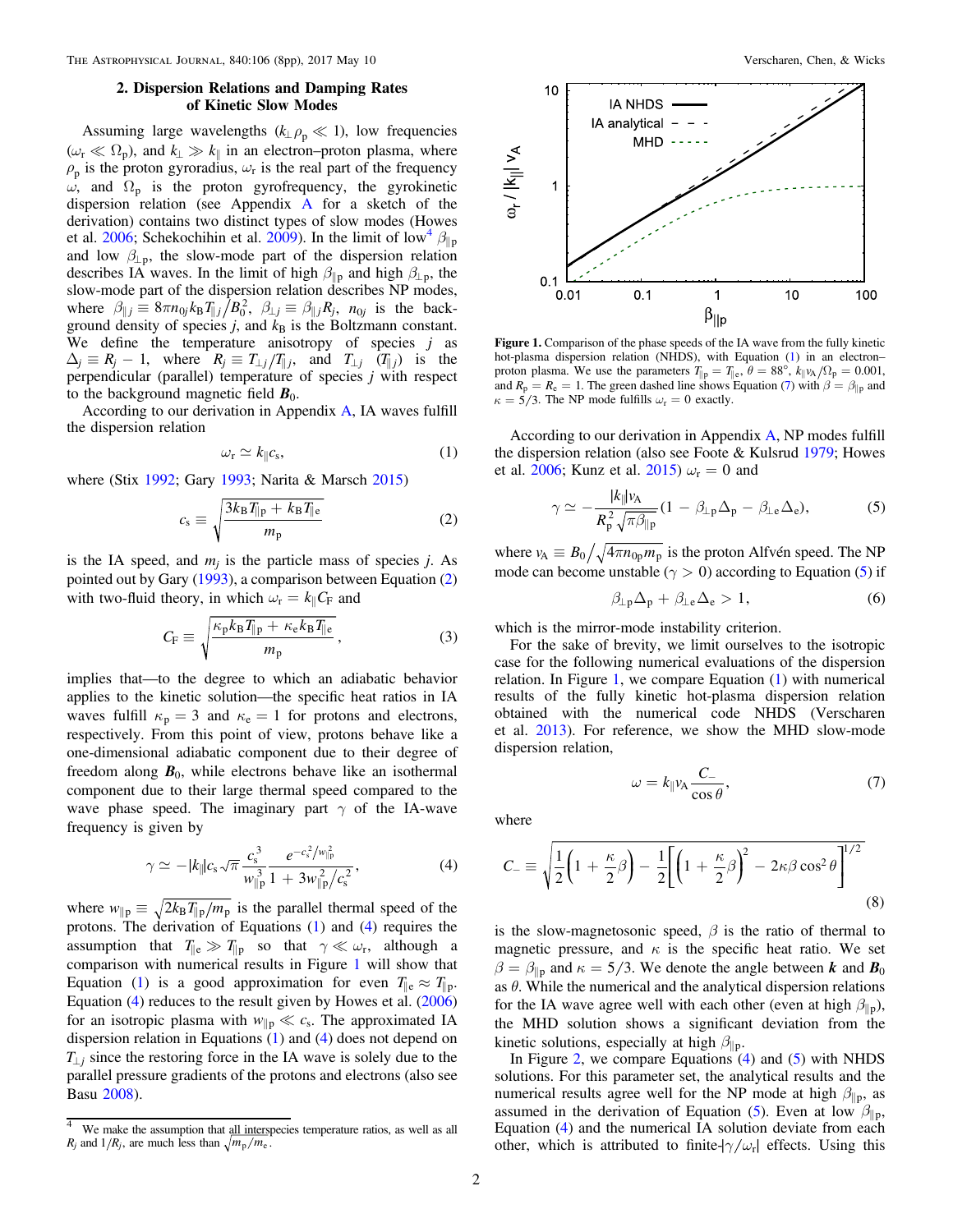<span id="page-2-0"></span>

Figure 2. Damping rates of the IA wave and the NP mode in numerical solutions obtained with NHDS and according to Equations ([4](#page-1-0)) and ([5](#page-1-0)). The parameters are the same as those in Figure [1.](#page-1-0)

parameter set, the numerical damping rates of both modes are equal at  $\beta_{\parallel p} \approx 0.3$ .

## 3. Polarization Properties and Relation to Pressure-balanced Structures

We use the distinct polarization properties of the IA, NP, and MHD slow modes to identify the dominating mode in the solar wind. For that purpose, we define the dimensionless quantities  $\xi_j$ ,  $\chi_j$ ,  $\alpha_{\perp j}$ , and  $\alpha_{\parallel j}$  as the normalized observable amplitudes of fluctuations in the three lowest velocity moments:

$$
\frac{\delta n_j}{n_{0j}} = \xi_j \frac{\delta B_{\parallel}}{B_0},\tag{9}
$$

where  $\delta n_i$  is the amplitude of fluctuations in the particle number density;

$$
\frac{\delta U_{\parallel j}}{v_{\rm A}} = \chi_j \frac{\delta B_{\parallel}}{B_0},\tag{10}
$$

where  $\delta U_{\parallel j}$  is the amplitude of fluctuations in the  $\mathbf{B}_0$ -parallel bulk velocity; and

$$
\frac{\delta p_{\perp j}}{p_{B0}} = \alpha_{\perp j} \frac{\delta B_{\parallel}}{B_0},\tag{11}
$$

$$
\frac{\delta p_{\parallel j}}{p_{B0}} = \alpha_{\parallel j} \frac{\delta B_{\parallel}}{B_0},\tag{12}
$$

where  $\delta p_{\perp j} (\delta p_{\parallel j})$  is the amplitude of fluctuations in the thermal pressure in the direction that is perpendicular (parallel) to  $B_0$ , and  $p_{B0} \equiv B_0^2 / 8\pi$ . We derive expressions for  $\xi_j$ ,  $\chi_j$ ,  $\alpha_{\perp j}$ , and  $\alpha_{\parallel j}$  in the gyrokinetic limit in Appendix [B](#page-6-0) and give the MHD equivalents in Appendix [C](#page-7-0). Although all of these fluctuating moments are observable identifiers for the underlying plasma modes, the fluctuations in the total pressure play a decisive role due to the prominent observations of PBSs in the solar wind. Therefore, we define the normalized amplitude  $\psi_i$  of fluctuations in the thermal pressure as

$$
\frac{\delta p_j}{p_{B0}} = \psi_j \frac{\delta B_{\parallel}}{B_0}.
$$
\n(13)

With 
$$
p_j \equiv (2p_{\perp j} + p_{\parallel j})/3
$$
, we find  
\n
$$
\psi_j = \frac{2}{3}\alpha_{\perp j} + \frac{1}{3}\alpha_{\parallel j}.
$$
\n(14)

In MHD, PBSs are associated with the MHD slow mode in the quasi-perpendicular limit (Tu & Marsch [1995;](#page-7-0) Kellogg & Horbury [2005;](#page-7-0) Klein [2013](#page-7-0)), which suggests that the IA wave and the NP mode are associated with the kinetic counterparts of PBSs. All wave solutions in the gyrokinetic approximation fulfill the perpendicular pressure balance according to Equation ([46](#page-6-0)). However, the pressure balance commonly associated with PBSs implies that the sum of the total thermal pressures and the magnetic pressure remain constant:

$$
p_{\rm p} + p_{\rm e} + p_B = \text{constant},\tag{15}
$$

where  $p_B \equiv |\mathbf{B}|^2 / 8\pi$ . Linearizing Equation (15) leads to

$$
\frac{\delta p_{\rm p}}{p_{B0}} + \frac{\delta p_{\rm e}}{p_{B0}} + \frac{\delta p_{B}}{B_0} = 0.
$$
 (16)

With  $\delta p_B \approx B_0 \delta B_{\parallel}/4\pi$ , pressure balance according to Equation  $(15)$  is then achieved if

$$
\psi \equiv \psi_{\rm p} + \psi_{\rm e} = -2. \tag{17}
$$

The quantities  $\xi_j$ ,  $\chi_j$ ,  $\alpha_{\parallel j}$ ,  $\alpha_{\parallel j}$ ,  $\psi_j$ , and  $\psi$  are complex quantities. For their comparison with observations in Section [3.2](#page-3-0), we express them in terms of their magnitude ∣·∣ and phase angle  $arg(\cdot)$ .

## 3.1. Observational Methods

For the observational analysis, we use data from the WIND spacecraft (Acuña et al. [1995](#page-7-0)) in the solar wind at 1 au. We use magnetic-field data from the MFI instrument (Lepping et al. [1995](#page-7-0)) at 3 s resolution. For the particles, we use the ground-calculated moments from the 3DP instrument (Lin et al. [1995](#page-7-0)), at 24 s resolution for the ions and at 98 s resolution for the electrons. We split the data from the period 2004 July 1 to 2014 December 31 into non-overlapping 1 hr intervals and then linearly interpolate data gaps. We exclude intervals with data gaps greater than 5% from the analysis.

In each 1 hr interval, we determine the mean and fluctuating values in order to calculate the polarization properties  $\xi_p$ ,  $\chi_p$ , and  $\psi$ , as defined in Section 3. We determine  $n_{0p}$  and  $\mathbf{B}_0$  as averages over each interval and determine  $v_A$  and  $p_{B0}$  from those averages. We also determine  $\beta_{\parallel p}$  from the average density, magnetic field, and parallel temperature of the interval. For the amplitudes of  $\xi_p$ ,  $\chi_p$ , and  $\psi$ , we calculate the rms values of each quantity. For the phases of  $\xi_p$ ,  $\chi_p$ , and  $\psi$ , we calculate the wavelet coherence spectrum (Torrence & Compo [1998](#page-7-0)),

$$
C_{\delta A,\delta|B|/B_0}(a, b) \equiv S[W^*_{\delta A}(a, b)W_{\delta|B|/B_0}(a, b)], \quad (18)
$$

for each quantity  $\delta A \in (\delta n_{\rm p}/n_{0{\rm p}}, \delta U_{\parallel \rm p}/v_{\rm A}, \delta p_{\perp j}/p_{B0}, \delta p_{\parallel j}/p_{B0})$ , where  $W_X(a, b)$  is the continuous Morlet-wavelet transform of X at scales  $a$  and positions  $b$ , and  $S$  is a smoothing operator in time and scale. The phase is defined as the coherence phase,

phase = 
$$
\tan^{-1} \frac{\text{Im} [C_{\delta A, \delta |B|/B_0}(a, b)]}{\text{Re} [C_{\delta A, \delta |B|/B_0}(a, b)]}
$$
. (19)

We then take the average over the scales between 1 hr and 15 minutes. At shorter timescales, instrument noise would contaminate our results. In our data analysis, we use  $\delta$ |**B**|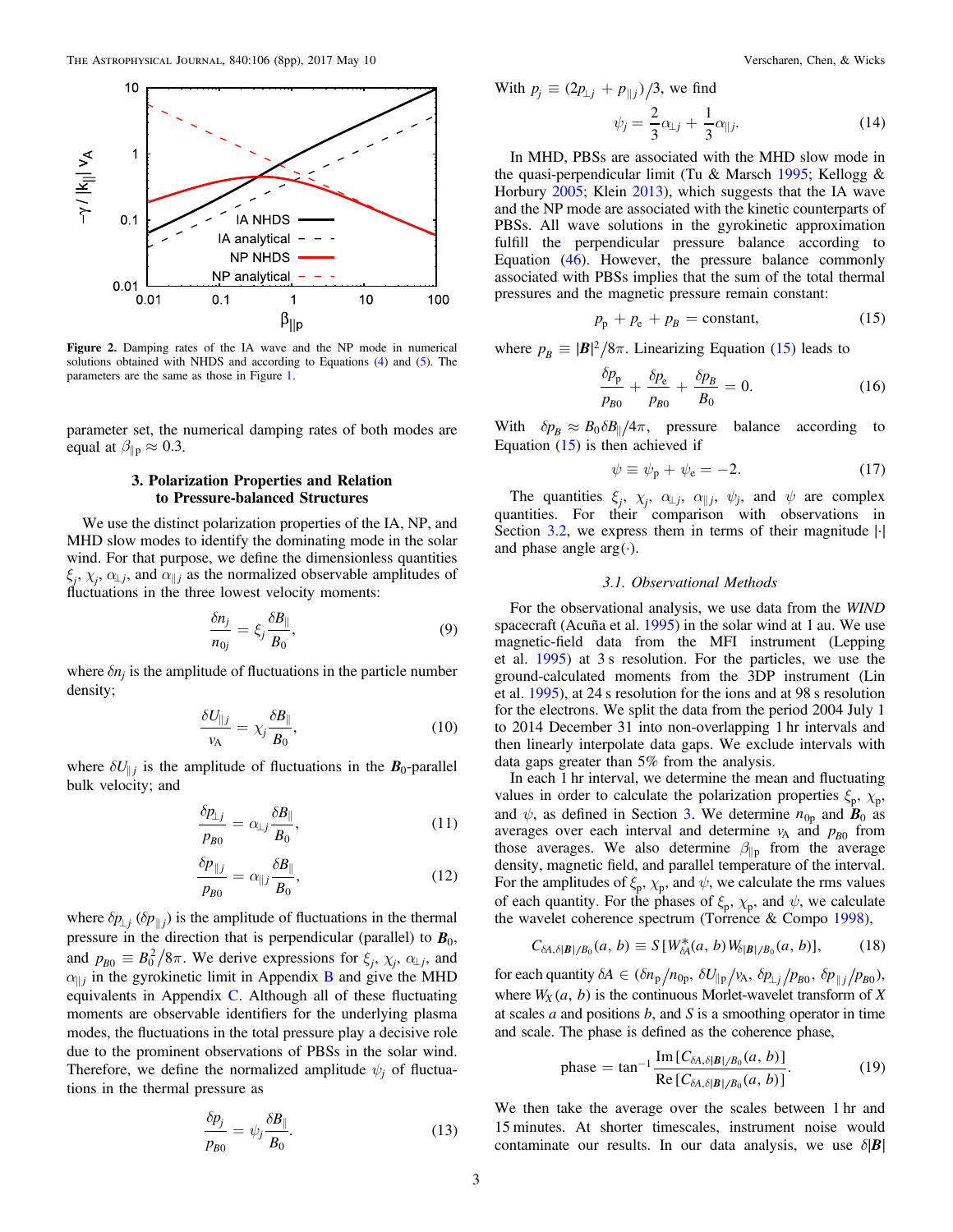<span id="page-3-0"></span>instead of  $\delta B_{\parallel}$  in the definitions of  $\xi_{\rm p}$ ,  $\chi_{\rm p}$ , and  $\psi$  in order to reduce uncertainties in the determination of the  $B_0$ -parallel direction. In the limit in which our linear analysis is valid,  $\delta$ |*B*|  $\simeq \delta B$ <sub>|</sub>. We then create two-dimensional histograms in the  $\xi_{\mathbf{p}} - \beta_{\mathbf{p}}$ ,  $\chi_{\mathbf{p}} - \beta_{\mathbf{p}}$ , and  $\psi - \beta_{\mathbf{p}}$  planes, and then bin the data logarithmically in  $\beta_{\parallel p}$  and  $\xi_p$  and linearly in  $\chi_p$  and  $\psi$ . Last, we normalize each column of data in the histogram at a constant  $\beta_{\parallel p}$  by the peak counts in that column so that each column is independently normalized to show the peak in the variable at a fixed  $\beta_{\parallel p}$ .

#### 3.2. Results

According to observations (e.g., Kasper [2002](#page-7-0); Kasper et al. [2002;](#page-7-0) Hellinger et al. [2006](#page-7-0); Bale et al. [2009](#page-7-0); Chen et al. [2016](#page-7-0)), the mirror-mode and firehose thresholds set approximate upper and lower limits on  $R_p$ . Therefore, we set the maximum and minimum values of  $R_p$  in our calculations to the values that fulfill Equation ([6](#page-1-0)) (labeled as "IA/NP mirror") or Equation ([43](#page-6-0)) (labeled as "NP firehose"), after replacing the inequality signs with equality signs. These curves identify the extreme values for  $\xi_p$ ,  $\chi_p$ , and  $\psi$  in an anisotropic plasma. For a comparison, we also include the results from isotropic MHD as derived in Appendix [C.](#page-7-0)

We show the numerical and observational results for the zeroth velocity moment  $(\xi_p)$  as functions of  $\beta_{\parallel p}$  in Figure 3. Our theoretical results indicate that the vast majority of the data exhibit phase angles of  $\sim 180^\circ$ , which shows a strong anticorrelation between  $\delta n_p$  and  $\delta B_{\parallel}$ . The MHD prediction is shown for  $\kappa = 5/3$ . Although the NP-mode prediction agrees better with the observations at large  $\beta_{\parallel p}$  than the IA-wave prediction and vice versa, the MHD solution shows the best agreement overall with the observations of  $\xi_p$  in both the magnitude and phase. In the highly oblique limit, Equation ([60](#page-7-0)) leads to  $\xi_{\text{MHD}} \rightarrow -2/(\kappa \beta_{\parallel p})$ . A best fit to the data in Figure 3 using this limit shows that the observed  $\xi_p$ -behavior of the large-scale compressive fluctuations in the solar wind corresponds to the MHD behavior of highly oblique slow modes with

$$
\kappa = 1.4412 \pm 0.0036, \tag{20}
$$

where the error margin represents the statistical error of the fit only.

We compare our predictions for the first velocity moment  $(\chi_p)$  with observations in Figure 4. Our theoretical results show that  $|\chi_n|$  is much greater in the IA wave than in the NP mode. While the theoretical NP-mode solutions for  $R_p = 1$  and at the firehose threshold exhibit a 90°-phase shift between  $\delta U_{\parallel p}$  and  $\delta B_{\parallel}$ , the observations predominantly exhibit a phase shift of  $\sim$ 180° and  $\sim$ 0°. As in the case of  $\xi_p$ , the MHD solution shows the best agreement with the observations of  $\chi_{\rm p}$  in both the magnitude and phase. We note, however, that the measurement of  $\chi_p$  is prone to Alfvénic leakage, which increases the uncertainty of this observation. Alfvénic leakage is a result of the dominant Alfvénic fluctuations and their characteristic (anti-)correlation between  $\delta$ *B* and  $\delta$ *U***<sub>p</sub>. Fluctuations on time**scales comparable to the timescale we use in defining  $B_0$ introduce inaccuracies to our projections of  $\delta$ *B* and  $\delta$ *U***<sub>p</sub>** onto the **B**<sub>0</sub>-parallel direction. Consequently, some of the strong transversal Alfvénic fluctuations in  $\delta \mathbf{B}$  and  $\delta U_p$  appear as



**Figure 3.**  $\xi_p$  as a function of  $\beta_{\parallel p}$ . The lines show our theoretical results and the color-coded dots show the linearly-scaled, column-normalized data distribution in the  $\xi_p - \beta_{\parallel p}$  plane. The top panel shows  $|\xi_p|$ , and the bottom panel shows the phase angle between  $\delta n_p$  and  $\delta B_{\parallel}$ .



**Figure 4.**  $\chi_p$  as a function of  $\beta_{\parallel p}$ . The lines show our theoretical results and the color-coded dots show the linearly-scaled, column-normalized data distribution in the  $\chi_{p}$  –  $\beta_{\parallel p}$  plane. The top panel shows  $|\chi_{p}|$ , and the bottom panel shows the phase angle between  $\delta U_{\parallel p}$  and  $\delta B_{\parallel}$ .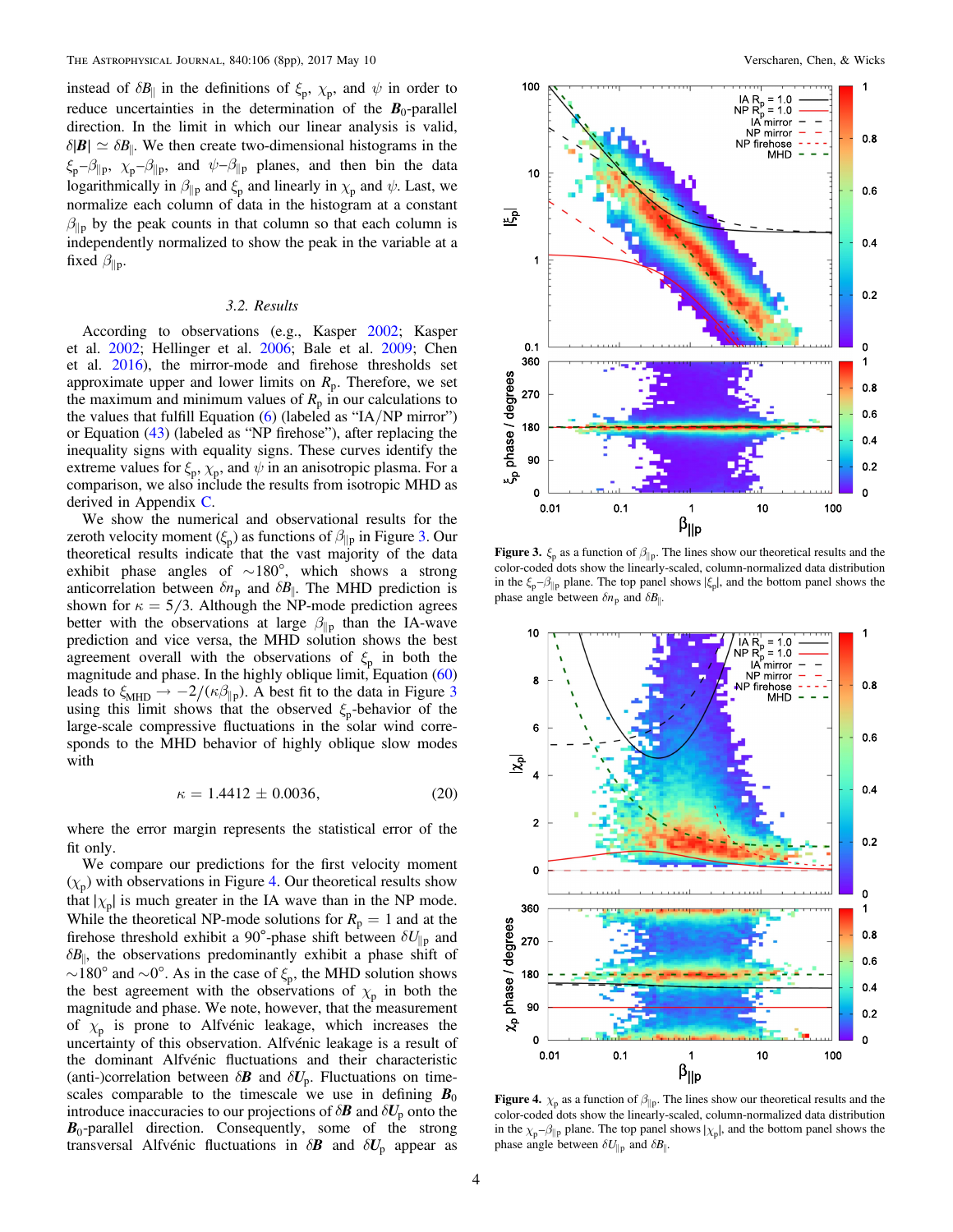<span id="page-4-0"></span>

**Figure 5.**  $\psi$  as a function of  $\beta_{\parallel p}$ . The lines show our theoretical results and the color-coded dots show the linearly-scaled, column-normalized data distribution in the  $\psi - \beta_{\parallel p}$  plane. The top panel shows | $\psi$ |, and the bottom panel shows the phase angle between ( $\delta p_p + \delta p_e$ ) and  $\delta B_{\parallel}$ .

partly field-parallel. Alfvénic leakage creates signals at phases of both  $\sim$ 180 $^{\circ}$  and  $\sim$ 0 $^{\circ}$ .

Lastly, we show our results for  $\psi$  in Figure 5. The IA wave and the NP mode do not fulfill Equation ([17](#page-2-0)). The MHD prediction exhibits a full pressure balance and a reasonable agreement with the observations, especially at  $\beta_{\parallel p} \gtrsim 0.5$ .

#### 4. Discussion and Conclusions

The long-wavelength kinetic slow mode is associated with two types of compressive modes: the IA wave and the NP mode, both of which exhibit an anticorrelation between  $\delta n_i$  and *d*|*B*|. A comparison of the damping rates of the IA mode and the NP mode suggests that the IA mode is the dominating kinetic slow mode at low  $\beta_{\parallel p}$ , while the NP mode is the dominating kinetic slow mode at high  $\beta_{\parallel p}$ . Temperature anisotropies alter the dispersion relations and the damping behavior of slow modes in kinetic plasmas, and can drive the NP mode (i.e., the mirror mode) to be unstable.

While MHD does not account for the NP mode<sup>5</sup> or the kinetic damping of slow modes, the  $\beta_{\parallel p}$ -dependence of  $\omega_r$  for the IA wave is roughly represented by the MHD dispersion relation at low  $\beta_{\parallel p}$ . At high  $\beta_{\parallel p}$ , however, the MHD approximation does not agree with the dispersion relations of either type of kinetic slow modes. Our careful comparison of theoretical predictions for the three lowest particle velocity moments associated with IA, NP, and MHD slow modes with observations suggests that

the compressive component of the solar-wind fluctuations is not IA-wave- or NP-mode-like. Our MHD slow-mode calculation predicts the observed  $\beta_{\parallel p}$ -dependence of  $\psi$  well, which corroborates the notion that the MHD slow mode is a potential candidate for PBSs observed in the solar wind (Kellogg & Horbury [2005;](#page-7-0) Yao et al. [2013a,](#page-7-0) [2013b](#page-7-0)).

Klein et al. ([2012](#page-7-0)) compare the normalized correlation between  $\delta n_p$  and  $\delta B_{\parallel}$  in a synthetic spacecraft data set based on a combination of slow and fast modes with observations. In their analysis, the synthetic data based on a superposition of critically balanced IA waves explain the observed  $\beta_{\parallel p}$ -dependence of the normalized correlation for  $0.1 \le \beta_{\parallel p} \le 10$  better than the synthetic data based on a superposition of MHD waves. Applying Klein et al.'s ([2012](#page-7-0)) synthetic spacecraft data method to our markers  $\xi_p$ ,  $\chi_p$ , and  $\psi$  over a wider  $\beta_{\parallel p}$ -range using a composition of IA, NP, and other kinetic and MHD modes may lead to observable predictions that clarify the nature of the compressive component of the solar-wind turbulence. In addition, appropriate fully nonlinear turbulence simulations can determine the behavior of slow modes in a turbulent background. However, these studies are beyond the scope of our work.

Although the large collisional mean free paths in the solar wind suggest a preference of kinetic models over MHD models, our observations agree better with the MHD solutions than with the IA-wave or NP-mode solutions. Our study, therefore, suggests that the large-scale compressive fluctuations in the solar wind behave more fluid-like than kinetic-slowmode-like. Even the restriction of our data to measurements with low collisional age,  $A_c < 0.1$  (Kasper et al. [2008](#page-7-0); Bourouaine et al. [2011](#page-7-0)), or a reduction of the average time from 1 hr intervals to 10 minute intervals does not change this result (plots for these restrictions are not shown). This discovery suggests that some fundamental process, which remains to be identified, creates an effective collisionality and thus the requirements for the application of the MHD framework. Possible candidates for such processes include the inhibition of the development of fine structures and damping due to anti-phasemixing (see Section 5.3 in Schekochihin et al. [2016](#page-7-0)), scattering by wave–particle collisions and kinetic instabilities (Riquelme et al. [2015,](#page-7-0) [2016;](#page-7-0) Kunz et al. [2016](#page-7-0); Verscharen et al. [2016](#page-7-0); Yoon [2016](#page-7-0)), or the isotropization due to the dissipation of electric fluctuations (Bale et al. [2005](#page-7-0)). These processes may be scale-dependent, so that a faster measurement cadence could reveal a more kinetic-slow-modelike behavior on short timescales. The instrumentation on the upcoming missions Solar Orbiter and Solar Probe Plus will provide appropriate measurements for such a scale-dependent study.

We thank Ben Chandran and Kris Klein for very helpful discussions. D.V. is supported by NSF/SHINE grant AGS-1460190 and NASA grant NNX16AG81G. C.H.K.C. is supported by an STFC Ernest Rutherford Fellowship.

# Appendix A Derivation of the Dispersion Relation in the Gyrokinetic Approximation

In this appendix, we sketch the derivation of the gyrokinetic slow-mode dispersion relation in an anisotropic plasma combining the derivations given by Howes et al. ([2006](#page-7-0)) and Kunz et al.  $(2015)$  $(2015)$  $(2015)$  using their notation. For simplicity, we

<sup>5</sup> We note that the MHD entropy mode shares certain characteristics with the NP kinetic slow mode; however, there are significant differences between these modes. For example, the MHD entropy mode does not have fluctuations in *B*.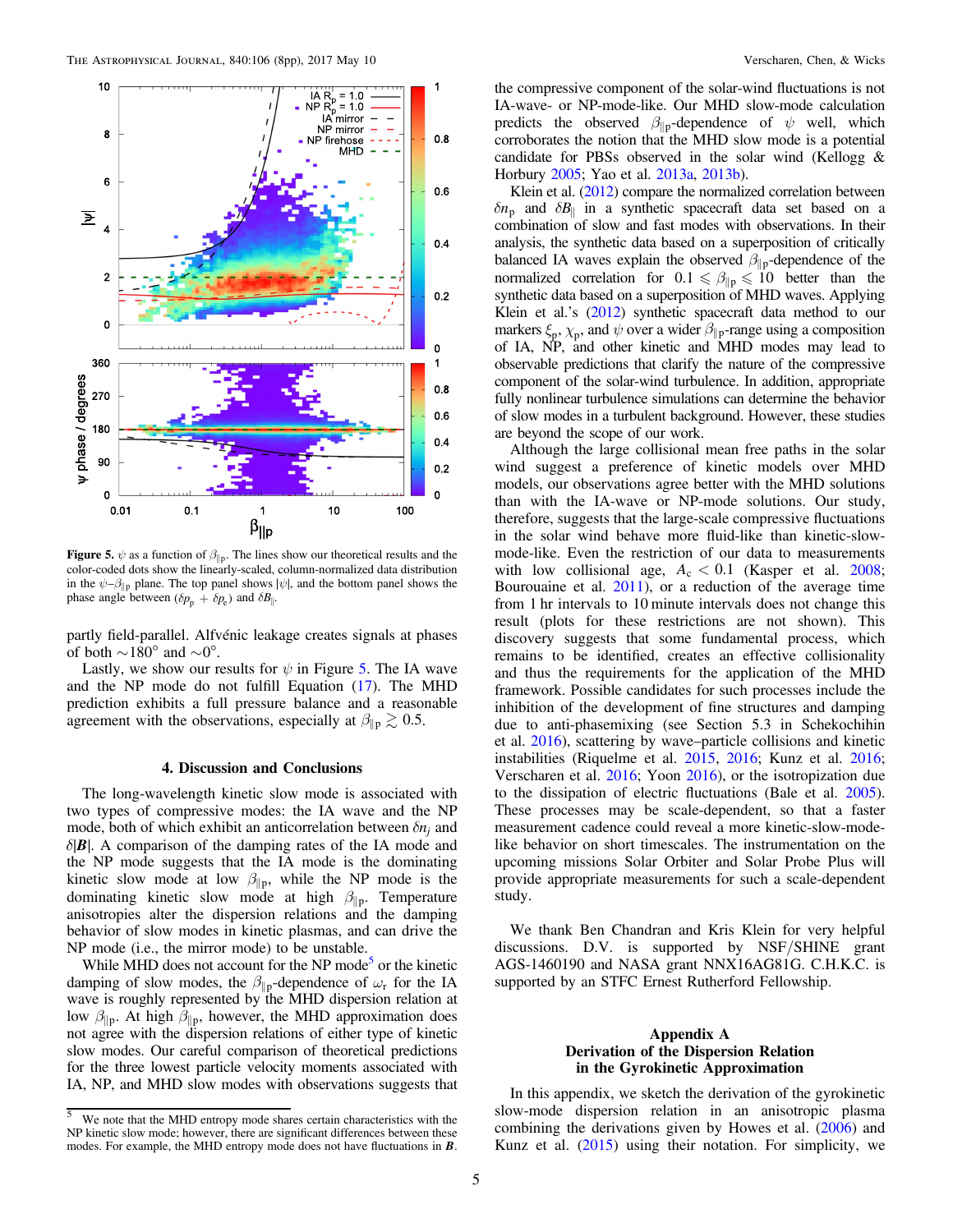<span id="page-5-0"></span>assume a bi-Maxwellian background distribution function:

$$
f_{0j} = \frac{n_{0j}}{\pi^{3/2} w_{\perp j}^2 w_{\parallel j}} \exp\left(-\frac{v_{\perp}^2}{w_{\perp j}^2} - \frac{v_{\parallel}^2}{w_{\parallel j}^2}\right),
$$
 (21)

where  $w_{\perp j} \equiv \sqrt{2k_B T_{\perp j}/m_j}$ . In the gyrokinetic ordering ( $\epsilon \sim k_{\parallel}/2$  $k_{\perp} \sim \omega/\Omega_p \sim ... \ll 1$ , the distribution function is decomposed as

$$
f_j = f_{0j} + \delta f_{1j} + h_j + ..., \qquad (22)
$$

where

$$
\delta f_{1j} \equiv -\frac{q_j}{k_B T_{\perp j}} \left( \phi + \frac{\nu \|A\|}{c} \Delta_j \right) f_{0j} \tag{23}
$$

is the Boltzmann response,  $h_i$  is the gyrokinetic response,  $q_i$  is the charge of species j,  $\phi$  is the electrostatic potential, A is the vector potential, and  $c$  is the speed of light. The collisionless gyrokinetic equation to first order in  $\epsilon$  is then given by

$$
\frac{\partial h_j}{\partial t} + v_{\parallel} \frac{\partial h_j}{\partial z} + \frac{c}{B_0} \{ \langle \chi \rangle_{\mathbf{R}}, h_j \}
$$
  
= 
$$
\frac{q_j f_{0j}}{k_{\mathbf{B}} T_{\perp j}} \frac{\partial \langle \chi \rangle_{\mathbf{R}}}{\partial t} - \frac{q_j f_{0j} \Delta_j}{k_{\mathbf{B}} T_{\perp j}} v_{\parallel} \frac{\partial \langle \chi \rangle_{\mathbf{R}}}{\partial z},
$$
(24)

where  $\langle \chi \rangle_{\mathbf{R}} \equiv \langle \phi - \mathbf{v} \cdot \mathbf{A}/c \rangle_{\mathbf{R}}$ , and  $\{\cdot, \cdot\}$  is the Poisson bracket. The symbol  $\langle \cdot \rangle_R$  indicates the ring average at the fixed gyrocenter  $\boldsymbol{R}$  of species  $j$ .

Applying a plane-wave ansatz to  $h_i$  allows us to express the ring average in terms of Bessel functions of order  $m$ ,  $J_{mj} \equiv$  $J_m$  ( $k_\perp$   $v_\perp$  / $\Omega$ <sub>*j*</sub>), which yields

$$
h_j = \frac{q_j f_{0j}}{k_B T_{\perp j}} \left\{ (\omega + k_{\parallel} \nu_{\parallel} \Delta_j) J_{0j} \frac{A_{\parallel}}{k_{\parallel} c} + \left( \frac{\omega R_j}{\omega - k_{\parallel} \nu_{\parallel}} - \Delta_j \right) \times \left[ J_{0j} \left( \phi - \frac{\omega A_{\parallel}}{k_{\parallel} c} \right) + \frac{k_B T_{\perp j}}{q_j} \frac{2 \nu_{\perp}^2}{\omega_{\perp j}^2} \frac{J_{1j} \Omega_j}{k_{\perp} \nu_{\perp}} \frac{\delta B_{\parallel}}{B_0} \right] \right\}.
$$
\n(25)

The three lowest velocity moments of the fluctuating gyrokinetic distribution function to first order (i.e., the Boltzmann response and the gyrokinetic response) describe the fluctuations in density, bulk velocity, and the perpendicular and parallel thermal pressures as:

$$
\delta n_j = \frac{q_j n_{0j}}{k_B T_{\perp j}} \left\{ \Gamma_{0j} \frac{\omega A_{\parallel}}{k_{\parallel} c} - \phi - (R_j \zeta_j Z_j + \Delta_j) \right\} \times \left[ \Gamma_{0j} \left( \phi - \frac{\omega A_{\parallel}}{k_{\parallel} c} \right) + \Gamma_{1j} \frac{k_B T_{\perp j}}{q_j} \frac{\delta B_{\parallel}}{B_0} \right] \right\},\tag{26}
$$

$$
\delta U_{\parallel j} = \frac{q_j}{k_\text{B} T_{\perp j}} \left\{ \frac{w_{\parallel j}^2 A_{\parallel}}{2c} \Delta_j (\Gamma_{0j} - 1) - \frac{\omega}{k_\parallel} R_j (\zeta_j Z_j + 1) \times \left[ \Gamma_{0j} \left( \phi - \frac{\omega A_{\parallel}}{k_\parallel c} \right) + \Gamma_{1j} \frac{k_\text{B} T_{\perp j}}{q_j} \frac{\delta B_{\parallel}}{B_0} \right] \right\},\tag{27}
$$

$$
\delta p_{\perp j} = q_j n_{0j} \left\{ \Gamma_{3j} \frac{\omega A_{\parallel}}{k_{\parallel} c} - \phi - (R_j \zeta_j Z_j + \Delta_j) \right\}
$$

$$
\times \left[ \Gamma_{3j} \left( \phi - \frac{\omega A_{\parallel}}{k_{\parallel} c} \right) + \Gamma_{4j} \frac{k_{\rm B} T_{\perp j}}{q_j} \frac{\delta B_{\parallel}}{B_0} \right] \right\}, \tag{28}
$$

$$
\delta p_{\parallel j} = q_j n_{0j} \frac{1}{R_j} \Biggl\{ \Gamma_{0j} \frac{\omega A_{\parallel}}{k_{\parallel} c} - \phi - [2R_j \zeta_j^2 (1 + \zeta_j Z_j) + \Delta_j] \Biggr\} \times \Biggl[ \Gamma_{0j} \Biggl( \phi - \frac{\omega A_{\parallel}}{k_{\parallel} c} \Biggr) + \Gamma_{1j} \frac{k_B T_{\perp j}}{q_j} \frac{\delta B_{\parallel}}{B_0} \Biggr] \Biggr\},
$$
\n(29)

where we evaluate the integrals over  $v_{\perp}$  in terms of the modified Bessel functions  $I_m$  with  $\Gamma_{0j} \equiv I_0(\lambda_j) e^{-\lambda_j}$ ,  $\Gamma_{1j} \equiv [I_0(\lambda_j) - I_0(\lambda_j)]$  $I_1(\lambda_j)$ ] $e^{-\lambda_j}$ ,  $\Gamma_{2j} \equiv 2[I_0(\lambda_j) - I_1(\lambda_j)]e^{-\lambda_j}$ ,  $\Gamma_{3j} \equiv \Gamma_{0j} + \lambda_j \Gamma'_{0j}$ , and  $\Gamma_{4j} \equiv 2\Gamma_{1j} + \lambda_j \Gamma'_{1j}$ , with the argument  $\lambda_j \equiv k_{\perp}^2 w_{\perp j}^2 / 2\Omega_j^2$ . We express the integrals over  $v_{\parallel}$  in terms of the standard plasma dispersion function (Fried & Conte [1961](#page-7-0))

$$
Z_j \equiv \frac{1}{\sqrt{\pi}} \int_{\mathcal{C}} \frac{e^{-t^2}}{t - \zeta_j} dt
$$
 (30)

along the Landau contour C, where  $\zeta_i \equiv \omega / |k_{\parallel}| w_{\parallel j}$ .

With these relations, the condition of quasi-neutrality, the parallel component of Ampère's law, and the perpendicular components of Ampère's law  $(\nabla_1 \delta B_{\parallel} = (4\pi/c)\hat{z} \times \delta \hat{j})$ , where *dj* is the fluctuating part of the current density, yield:

$$
\sum_{j} q_j \delta n_j = 0,\tag{31}
$$

$$
k_{\perp}^{2} A_{\parallel} - \frac{4\pi}{c} \sum_{j} q_{j} n_{0j} \delta U_{\parallel j} = 0, \qquad (32)
$$

and

$$
\frac{\delta B_{\parallel}}{B_0} + \frac{4\pi}{B_0^2} \sum_j q_j n_{0j} \left\{ \Gamma_{lj} \frac{\omega A_{\parallel}}{k_{\parallel} c} - (R_j \zeta_j Z_j + \Delta_j) \times \left[ \Gamma_{lj} \left( \phi - \frac{\omega A_{\parallel}}{k_{\parallel} c} \right) + \Gamma_{2j} \frac{k_B T_{\perp j}}{q_j} \frac{\delta B_{\parallel}}{B_0} \right] \right\} = 0. \tag{33}
$$

As shown by Howes et al. ([2006](#page-7-0)), we can write Equations  $(31)$  through  $(33)$  as

$$
\begin{pmatrix}\nA & A-B & C \\
A-B & A-B-\frac{P}{\omega^2} & C+E \\
C & C+E & D-\frac{2}{\beta_{\perp p}}\n\end{pmatrix}\n\begin{pmatrix}\n\phi \\
-\frac{\omega A_{\parallel}}{k_{\parallel}c} \\
q_p\frac{k_B T_{\perp p}}{\beta_0} \delta B_{\parallel}\n\end{pmatrix} = 0
$$
\n(34)

for  $n_{0p} = n_{0e}$ , where

$$
A \equiv 1 + (R_{\rm p}\zeta_{\rm p}Z_{\rm p} + \Delta_{\rm p})\Gamma_{0\rm p}
$$
  
+ 
$$
\frac{T_{\perp \rm p}}{T_{\perp \rm e}}[1 + (R_{\rm e}\zeta_{\rm e}Z_{\rm e} + \Delta_{\rm e})\Gamma_{0\rm e}],
$$
(35)

$$
B \equiv 1 - \Gamma_{0p} + \frac{T_{\perp p}}{T_{\perp e}} (1 - \Gamma_{0e}), \tag{36}
$$

$$
C \equiv (R_{\rm p}\zeta_{\rm p}Z_{\rm p} + \Delta_{\rm p})\Gamma_{\rm lp} - (R_{\rm e}\zeta_{\rm e}Z_{\rm e} + \Delta_{\rm e})\Gamma_{\rm le},\tag{37}
$$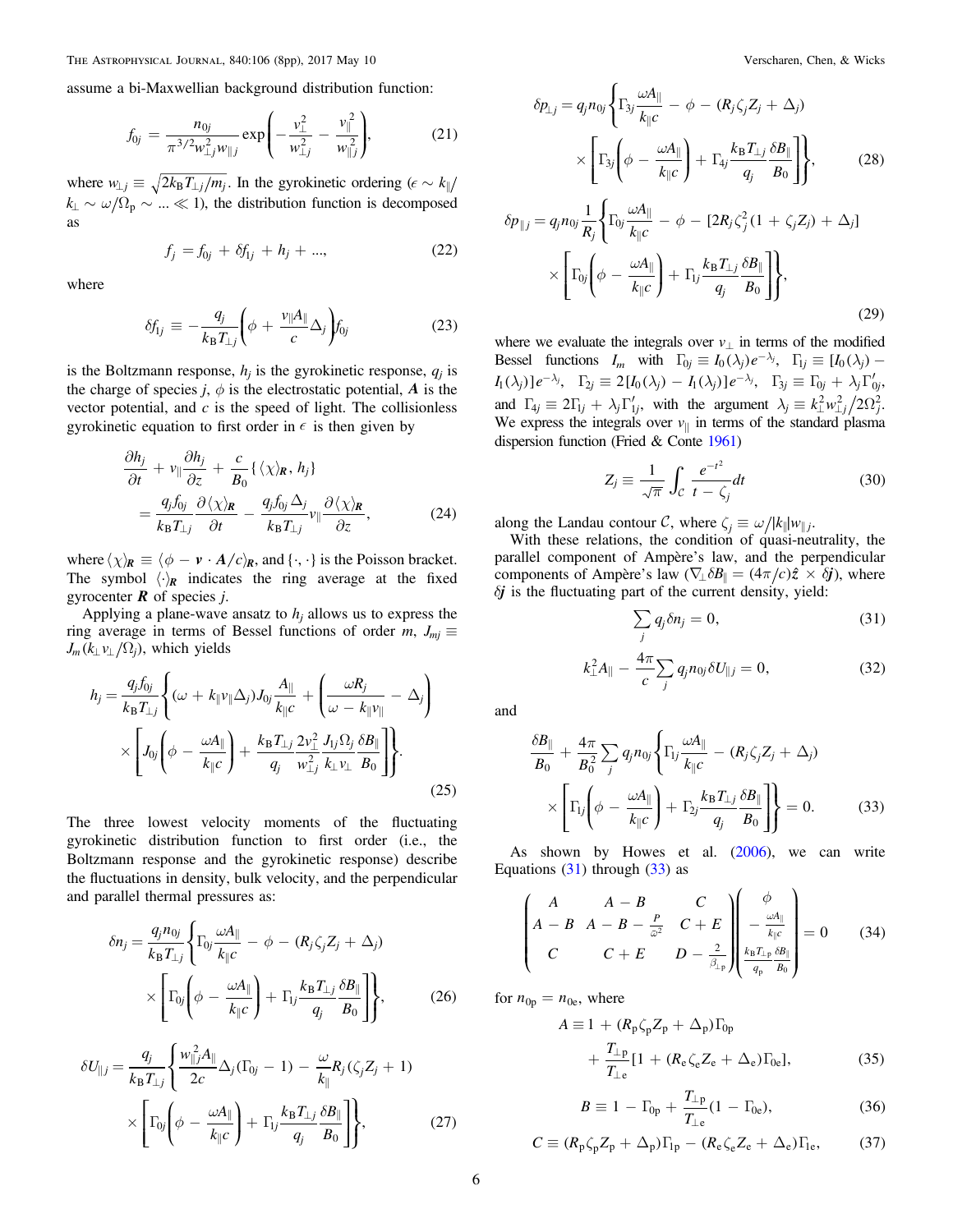<span id="page-6-0"></span>
$$
D \equiv (R_{\rm p}\zeta_{\rm p}Z_{\rm p} + \Delta_{\rm p})\Gamma_{2\rm p} + \frac{T_{\perp e}}{T_{\perp \rm p}}(R_{\rm e}\zeta_{\rm e}Z_{\rm e} + \Delta_{\rm e})\Gamma_{2\rm e},\qquad(38)
$$

$$
E \equiv \Gamma_{\rm lp} - \Gamma_{\rm le},\tag{39}
$$

$$
P \equiv \lambda_{\rm p} + \frac{1}{2} \beta_{\parallel \rm p} \Delta_{\rm p} (1 - \Gamma_{0\rm p})
$$
  
+ 
$$
\frac{T_{\perp \rm p}}{T_{\perp \rm e}} \frac{1}{2} \beta_{\parallel \rm e} \frac{m_{\rm p}}{m_{\rm e}} \Delta_{\rm e} (1 - \Gamma_{0\rm e}),
$$
(40)

and  $\bar{\omega} \equiv \omega / |k_{\parallel}| v_A$ . Setting the determinant of the matrix in Equation ([34](#page-5-0)) to zero leads to the nontrivial solutions of the gyrokinetic dispersion relation, which fulfill

$$
\left(\frac{PA}{\bar{\omega}^2} - AB + B^2\right)\left(\frac{2A}{\beta_{\perp p}} - AD + C^2\right) = (AE + BC)^2.
$$
 (41)

The term on the right side of Equation (41) represents coupling terms that can be neglected for long wavelengths. In the longwavelength limit  $(\lambda_j \ll 1)$ , we apply the approximations  $\Gamma_{0j} \simeq 1 - \lambda_j$ ,  $\Gamma_{1j} \simeq 1 - 3\lambda_j/2$ , and  $\Gamma_{2j} \simeq 2 - 3\lambda_j$ . Furthermore, we neglect all terms  $\sim m_e/m_p$  given the assumed constrains on the temperature ratios.

The first term on the left side of Equation (41) represents the Alfvén solution, and the second term represents the slow-mode solution. In the long-wavelength limit, the Alfvén branch reduces to  $P = \bar{\omega}^2 \lambda_p$ , which leads to the Alfvén dispersion relation

$$
\omega = \pm k_{\parallel} v_{\rm A} \bigg( 1 + \frac{\beta_{\parallel p}}{2} \Delta_{\rm p} + \frac{\beta_{\parallel e}}{2} \Delta_{\rm e} \bigg)^{1/2} . \tag{42}
$$

If the expression in parentheses in Equation  $(42)$  becomes negative, this root of the dispersion relation describes the firehose instability with the instability criterion

$$
\beta_{\parallel p} - \beta_{\perp p} + \beta_{\parallel e} - \beta_{\perp e} > 2. \tag{43}
$$

The slow-mode branch can be analytically simplified in two limits. In the low- $\beta_{\perp p}$  limit, the slow-mode dispersion relation becomes  $A = 0$ . Using the expansion

$$
Z_{\rm p} \simeq i \sqrt{\pi} e^{-\zeta_{\rm p}^{2}} - \frac{1}{\zeta_{\rm p}} - \frac{1}{2\zeta_{\rm p}^{3}} - \frac{3}{4\zeta_{\rm p}^{5}}
$$
(44)

and  $\zeta_e Z_e \ll 1$  leads to

$$
\frac{T_{\parallel p}}{T_{\parallel e}} + i\sqrt{\pi} \frac{\omega}{|k_{\parallel}|w_{\parallel p}} e^{-\omega^2/k_{\parallel}^2 w_{\parallel p}^2} - \frac{k_{\parallel}^2 w_{\parallel p}^2}{2\omega^2} - \frac{3k_{\parallel}^4 w_{\parallel p}^4}{4\omega^4} = 0. \tag{45}
$$

Under the assumption that  $T_{\parallel e} \gg T_{\parallel p}$  and  $\gamma \ll \omega_r$ , the real part of Equation  $(45)$  leads to Equation  $(1)$  $(1)$  $(1)$ , and the imaginary part of Equation (45) leads to Equation ([4](#page-1-0)).

In the high- $\beta_{\perp p}$  limit, the slow-mode dispersion relation becomes  $2/\beta_{\perp p} = D$ . Using the expansion  $Z_p \simeq i\sqrt{\pi}$  and  $\zeta_e \ll \zeta_p$ , this solution leads to the dispersion relation of the NP mode,  $\omega_r = 0$  and Equation ([5](#page-1-0)).

## Appendix B Derivation of Moment Fluctuations in the Gyrokinetic Approximation

The perpendicular component of Ampère's law in gyrokinetics implies a pressure balance in the form of

$$
\nabla_{\perp} \left( \frac{B_0 \delta B_{\parallel}}{4\pi} + \delta P_{\perp} \right) = 0, \tag{46}
$$

where

$$
\delta P_{\perp} \equiv \sum_{j} m_{j} \int \langle v_{\perp} v_{\perp} h_{j} \rangle_{r} d^{3}v \tag{47}
$$

is the perpendicular pressure tensor and  $\langle \cdot \rangle_r$  is the ring average at fixed position *r*.

For a given solution to the dispersion relation, Equation ([34](#page-5-0)) provides the polarization relations that connect the three amplitudes  $\phi$ ,  $A_{\parallel}$ , and  $\delta B_{\parallel}$ :

$$
\begin{pmatrix} \phi \\ \omega A_{\parallel} \\ k_{\parallel} c \end{pmatrix} = \begin{pmatrix} L_{\phi} \\ L_{A} \end{pmatrix} \frac{k_{\rm B} T_{\perp \rm p}}{q_{\rm p}} \frac{\delta B_{\parallel}}{B_{0}},\tag{48}
$$

where

$$
L_{\phi} = \frac{\left(D - \frac{2}{\beta_{\perp p}}\right)\left(A - B - \frac{P}{\omega^2}\right) - (C + E)^2}{\frac{PC}{\omega^2} + AE - BE} \tag{49}
$$

and

$$
L_A = \frac{\left(D - \frac{2}{\beta_{\perp p}}\right)(A - B) - C(C + E)}{\frac{PC}{\bar{\omega}^2} + AE - BE}.
$$
 (50)

With Equations  $(26)$  $(26)$  $(26)$  through  $(29)$  $(29)$  $(29)$ ,  $(49)$ , and  $(50)$ , we find for the normalized fluctuations in the three lowest velocity moments:

$$
\xi_j = \tau_j \left\{ \Gamma_{0j} L_A - L_\phi - (R_j \zeta_j Z_j + \Delta_j) \times \left[ \Gamma_{0j} (L_\phi - L_A) + \frac{\Gamma_{1j}}{\tau_j} \right] \right\},\tag{51}
$$

$$
\chi_j = \tau_j \left\{ \frac{1}{2} \frac{k_{\parallel} v_{\rm A}}{\omega} \frac{m_{\rm p}}{m_j} \beta_{\parallel j} \Delta_j (\Gamma_{0j} - 1) L_{\rm A} \right. \\ \left. - \frac{\omega}{k_{\parallel} v_{\rm A}} R_j (1 + \zeta_j Z_j) \left[ \Gamma_{0j} (L_{\phi} - L_{\rm A}) + \frac{\Gamma_{j1}}{\tau_j} \right] \right\}, \tag{52}
$$

$$
\alpha_{\perp j} = \tau_j \beta_{\perp j} \left\{ \Gamma_{3j} L_A - L_\phi - (R_j \zeta_j Z_j + \Delta_j) \times \left[ \Gamma_{3j} (L_\phi - L_A) + \frac{\Gamma_{4j}}{\tau_j} \right] \right\},\tag{53}
$$

$$
\alpha_{\parallel j} = \tau_j \beta_{\parallel j} \left\{ \Gamma_{0j} L_A - L_\phi \right. \\ \left. - [2R_j \zeta_j^2 (1 + \zeta_j Z_j) + \Delta_j] \times \left[ \Gamma_{0j} (L_\phi - L_A) + \frac{\Gamma_{1j}}{\tau_j} \right] \right\},\tag{54}
$$